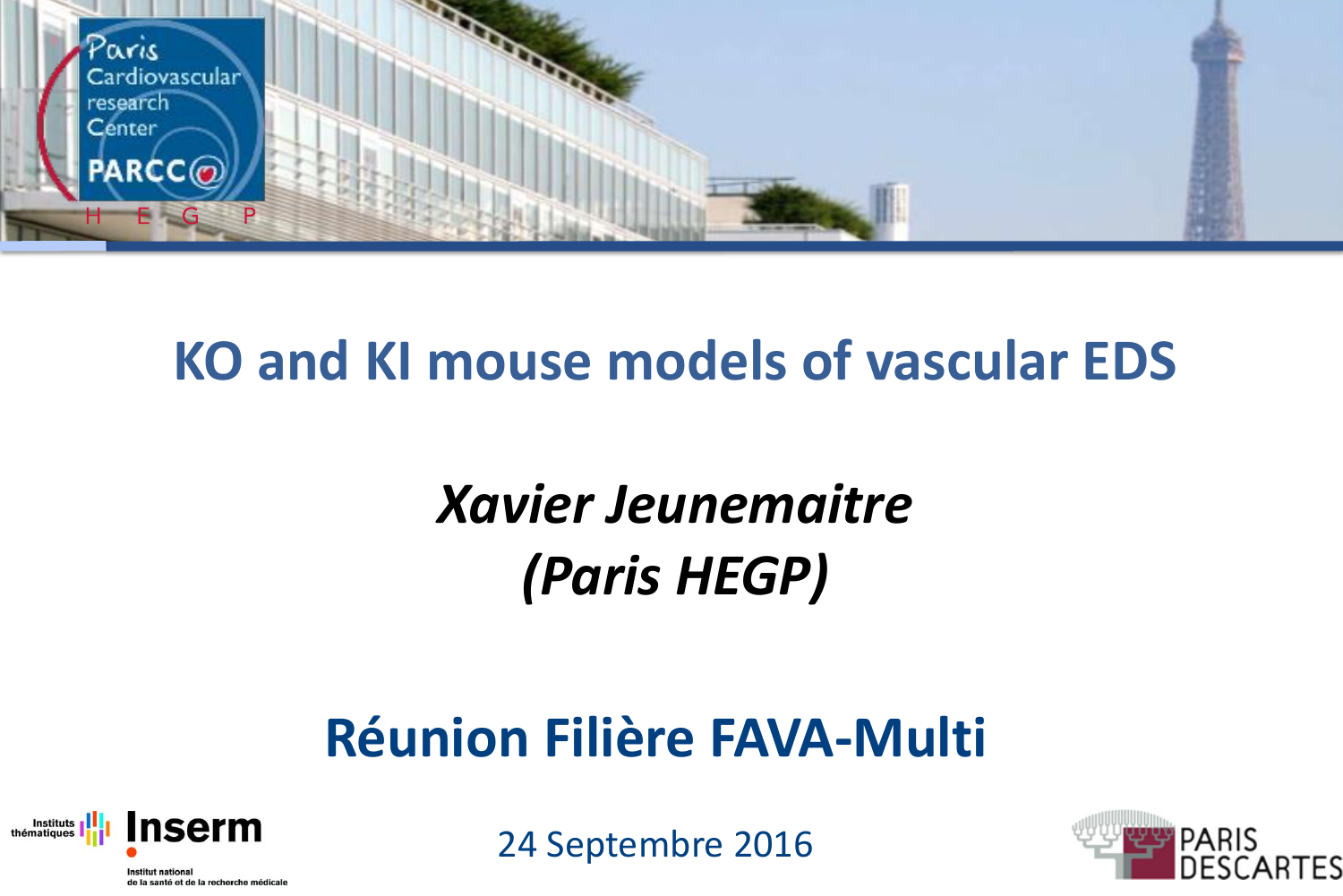

## **KO mice col3a1 +/-**

Liu et al. PNAS 1997

Mortality of homozygous Col3a1 $\cdot$ - mice in the first days of life

No spontaneous phenotype of heterozygous col3a1 +/- mice



Aorta







### **KI mice col3a1 +/Gly183Arg**

Team 3, PARCC

Both homozygous col3a1G183R/G183R and heterozygous  $\frac{1.6183R}{1.6183R}$  mice are viable at birth

Spontaneous phenotype with aortic rupture occurring in the first weeks of life





Dissection, rupture of thoracic aorta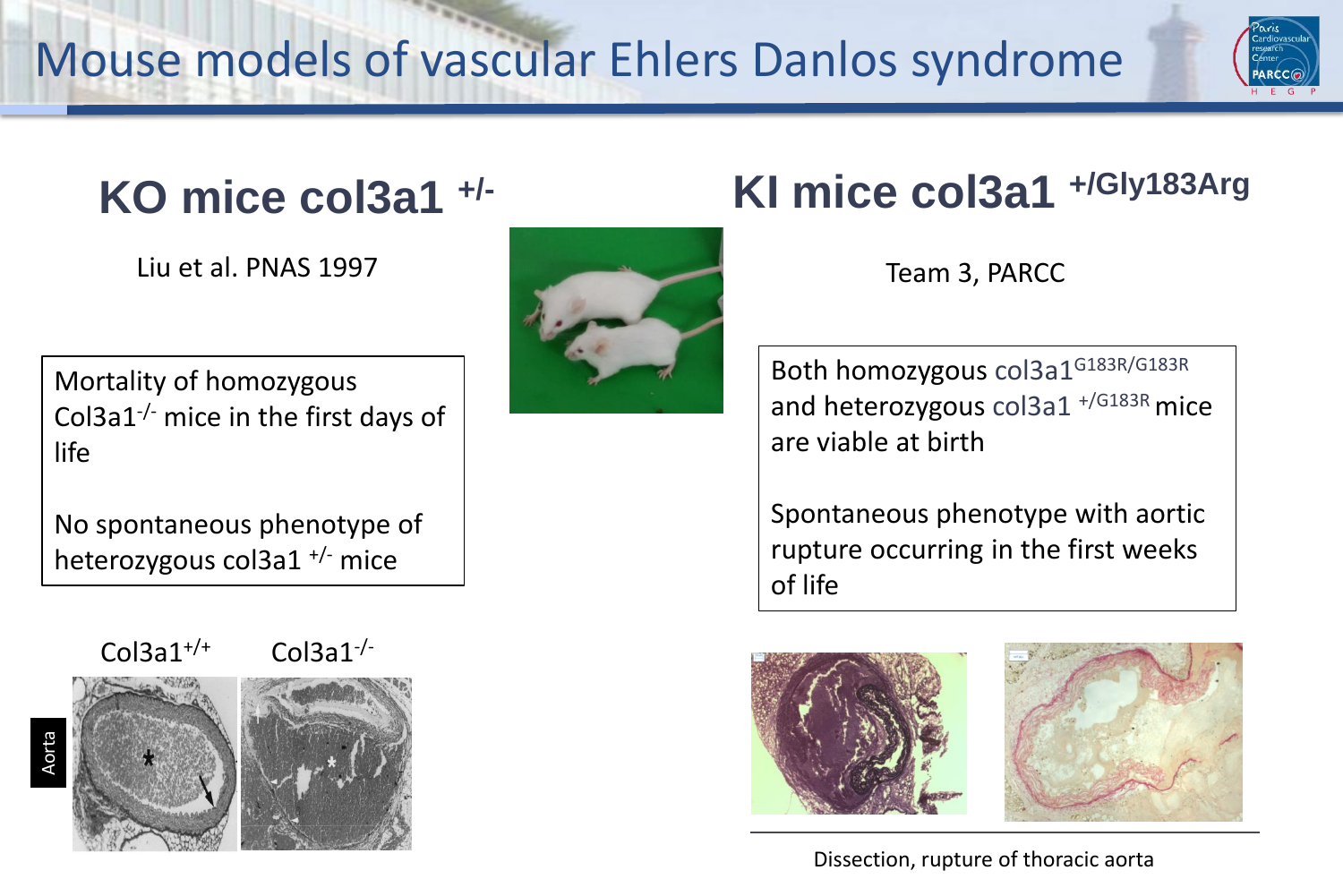Vascular EDS : col3a1Gly183Arg KI mouse model



### **Genotype distribution in the F1 generation from heterozygous col3a1+/G183R breedings**

#### *Under representation of homozygous mutated mice*

|                            |                            | females         |                 | males      |  |
|----------------------------|----------------------------|-----------------|-----------------|------------|--|
|                            | <b>Observed</b>            | Expected        | <b>Observed</b> | Expected   |  |
| $col3a 1^{+/+}$            | 24 (25,2%)                 | 23.75 (25%)     | 34 (30,9%)      | 27.5 (25%) |  |
| $col3a1^{G183R/+}$         | 64 (67,4%)                 | 47.5 (50%)      | 64 (58,2%)      | 55 (50%)   |  |
| col3a1G183R/G183R          | 7(7,4%)                    | 23.75 (25%)     | 12 (10,9%)      | 27.5 (25%) |  |
| khi <sup>2</sup> , p value | 0.000154752                |                 | 0.002815185     |            |  |
|                            | <b>TOTAL M+F</b>           | <b>Observed</b> | Expected        |            |  |
|                            | $col3a 1+/+$               | 58 (28.3%)      | 51.25 (25%)     |            |  |
|                            | col3a1G183R/+              | 128 (62.4%)     | 102.5 (50%)     |            |  |
|                            | col3a1G183R/G183R          | 19 (9.2%)       | 51.25 (25%)     |            |  |
|                            | khi <sup>2</sup> , p value | 1.25731E-06     |                 |            |  |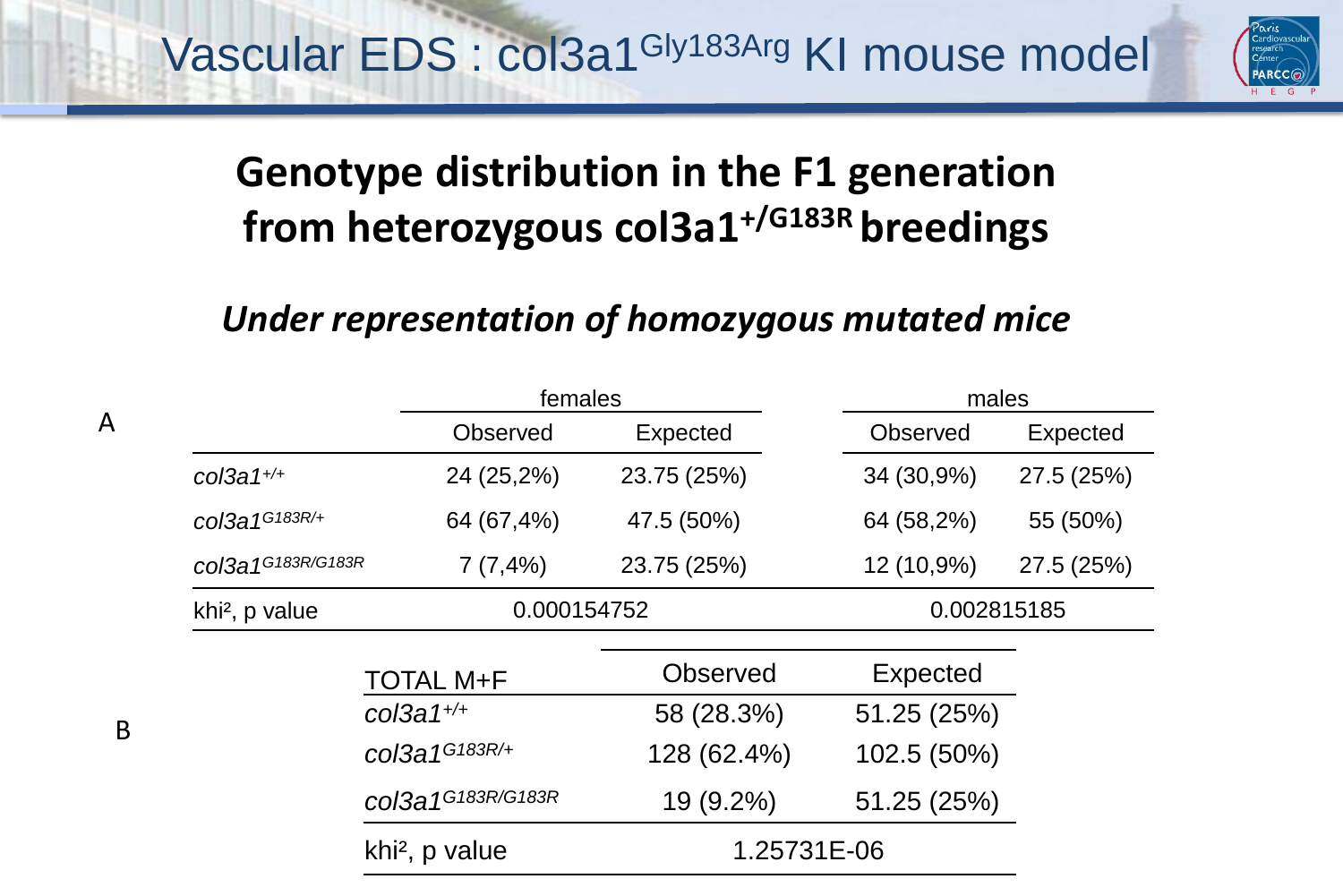Vascular EDS : col3a1Gly183Arg KI mouse model





#### **SURVIVAL CURVES**

#### F1 GENERATION OF BREEDINGS COL3A1+/m x COL3A1+/m

Rupture of the Thoracic aorta





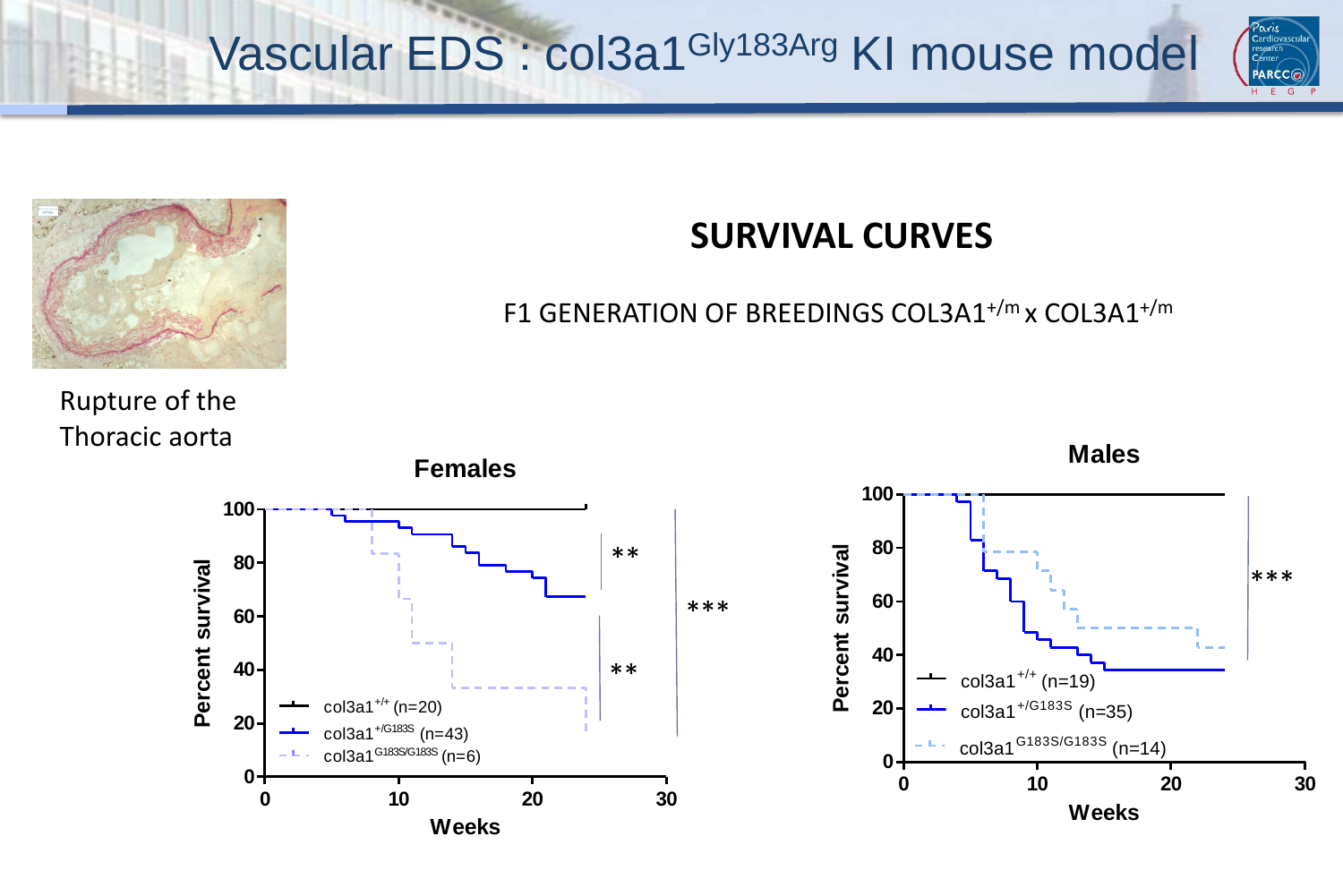

**Figure 9** : Transmission electronic microscopy of extracellular matrix in *col3a1+/+* and *col3a1+/G183R* aorta of 24 weeks old mice. (A) collagen fibers show an important heterogeneity in diameter and higher spaces between fibers. (B) Graphs show difference between *col3a1+/+* and *col3a1+/G183R* collagen fibers as well as heterogeneity between *col3a1+/G183R* mice

0

0 20 40 60 80 100

**diameter (nm)**

20 25 30 35 40 45 50 55 60 65 70 75 80 85 90

**diameter (nm)**